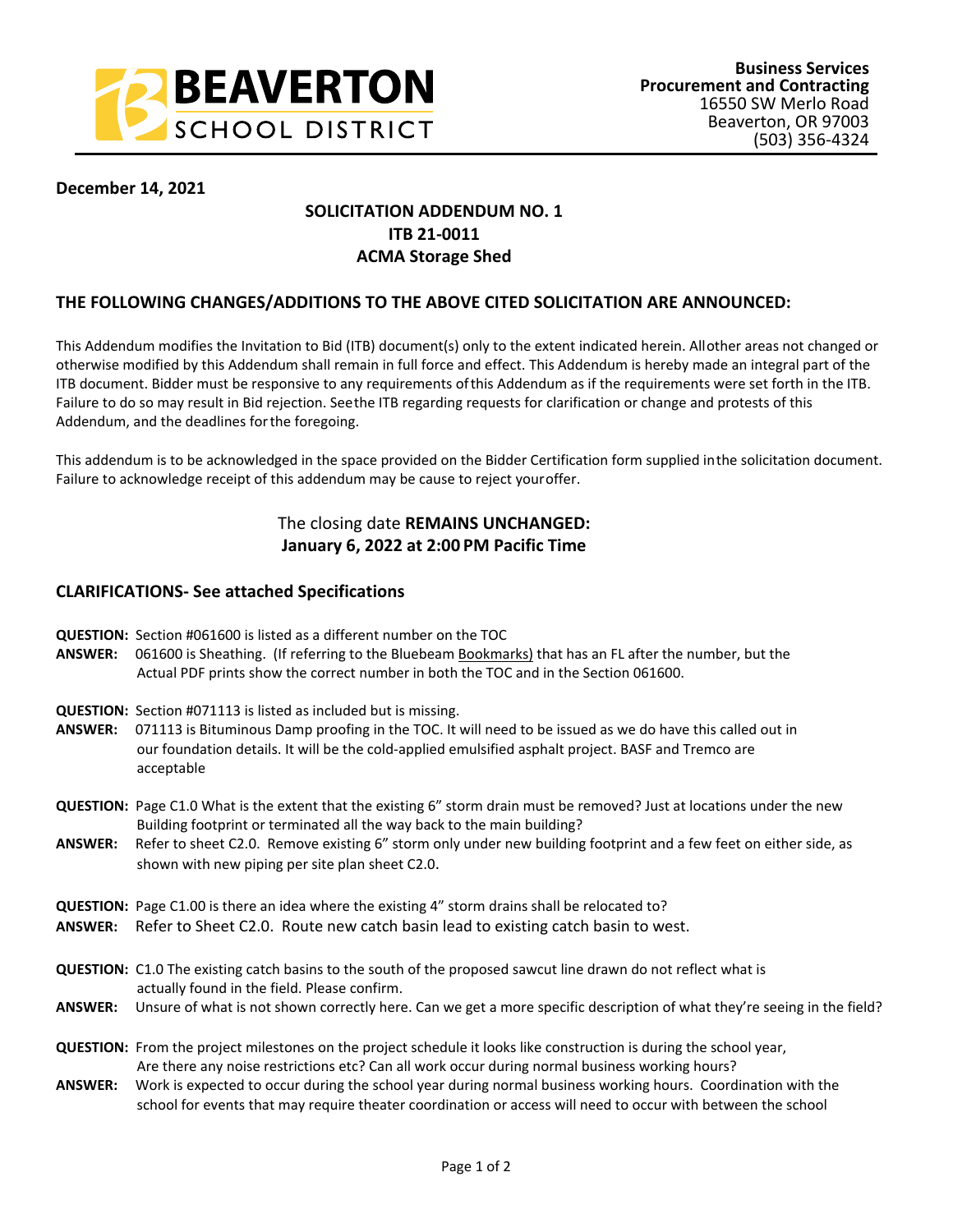administrative stall and the General Contractor. GC to work with District project representative and provide weekly schedule and look ahead schedule to assist in coordination with school activities.

- **QUESTION:** ELIGIBILITY TO BID- Can you please clarify this language for Landscape Contracts? Does the General Contractor need a Landscape Contractor's License or can this be met with a subcontractor who has a landscape contractors license? It reads as CCB certified or Landscape License certified in attachment A. Please Clarify
- **ANSWER:** The landscape subcontractor is required to have a landscape contractors license. The General Contractor is not required to have a landscape contractors license.
- **QUESTION:** Covid Vaccination Attestation: At this time, is BSD's definition of "fully vaccinated" two shots or two shots with a booster shot?
- **ANSWER:** At this time, fully vaccinated means two shots only.
- **QUESTION:** Is there any periodic drainage or perc testing in conjunction with the erosion control measures that is required for the project?
- **ANSWER:** No. This is not required in COB or CWS manuals, or in the specs.
- **QUESTION:** Are any construction barriers other than conventional construction tape and signage required for this project?
- **ANSWER:** Temporary chain link construction fencing should be used to close off the work area from access by students or others. It is also for the protection of the work.
- **QUESTION:** Is site security/monitoring required for this project from a weekend/24 hour perspective?
- **ANSWER:** The General Contractor is not responsible for weekend/after hours security. If it becomes an issue, the District will contract with First Response for security monitoring of the site.
- **QUESTION:** Is there a spec for the desired sump pump around the new shed building footprint?
- **ANSWER:** There is no sump pump required around the new shed building footprint. The electrical conduit and wiring for an existing sump pump in the vault needs to relocated. Refer to C1.0 & C2.0.

#### **SUBSTITUTION REQUESTS**:

**Approved:** Taylor Metal Products' MS-200 is an approved equal to the spec.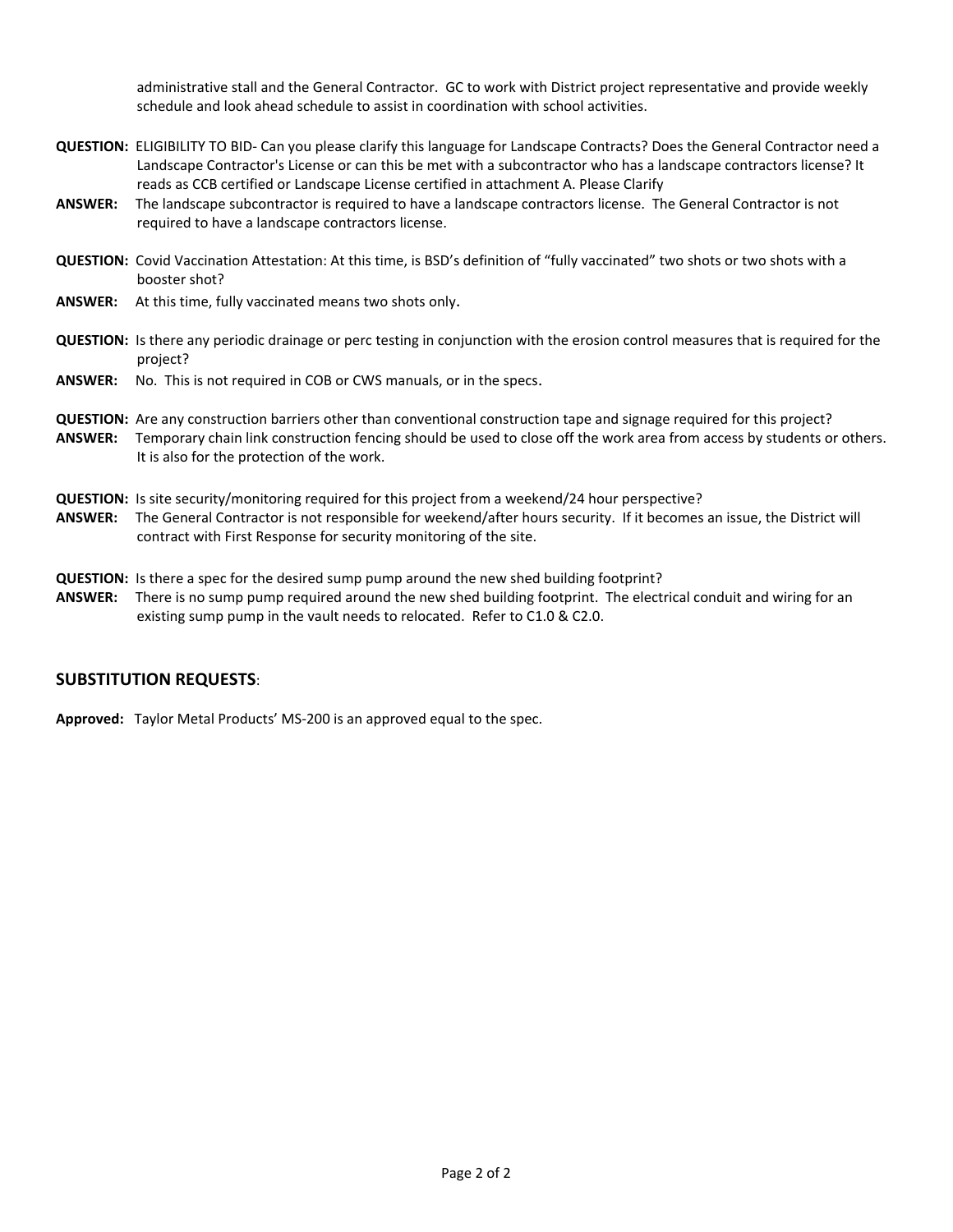### **ADDENDUM-01**

DLR GROUP 110 SW Yamhill St., Suite 105 Portland, OR 97204 Tel (503) 274-2675

December 13, 2021

**NOTICE:** Amend the Drawings and/or Project Manual to the above referenced project as follows:

#### **PROJECT MANUAL**

ITEM NO. 1 SECTION 071113 – BITUMINOUS DAMPPROOFING A. Add spec section in its entirety. (It was included in the Table of Contents in the original bid docs.)

- ITEM NO. 2 SECTION 07413.16 STANDING SEAM METAL ROOF
	- A. Add Taylor Metal as an acceptable manufacturer to 2.2, B, 1.

### **DRAWINGS**

No drawing changes this Addendum.

### PROJECT MANUAL ATTACHMENTS:

#### SECTION 071113 – BITUMINOUS DAMPPROOFING

#### DRAWING ATTACHMENTS:

None this addendum.

# **END OF ADDENDUM-01**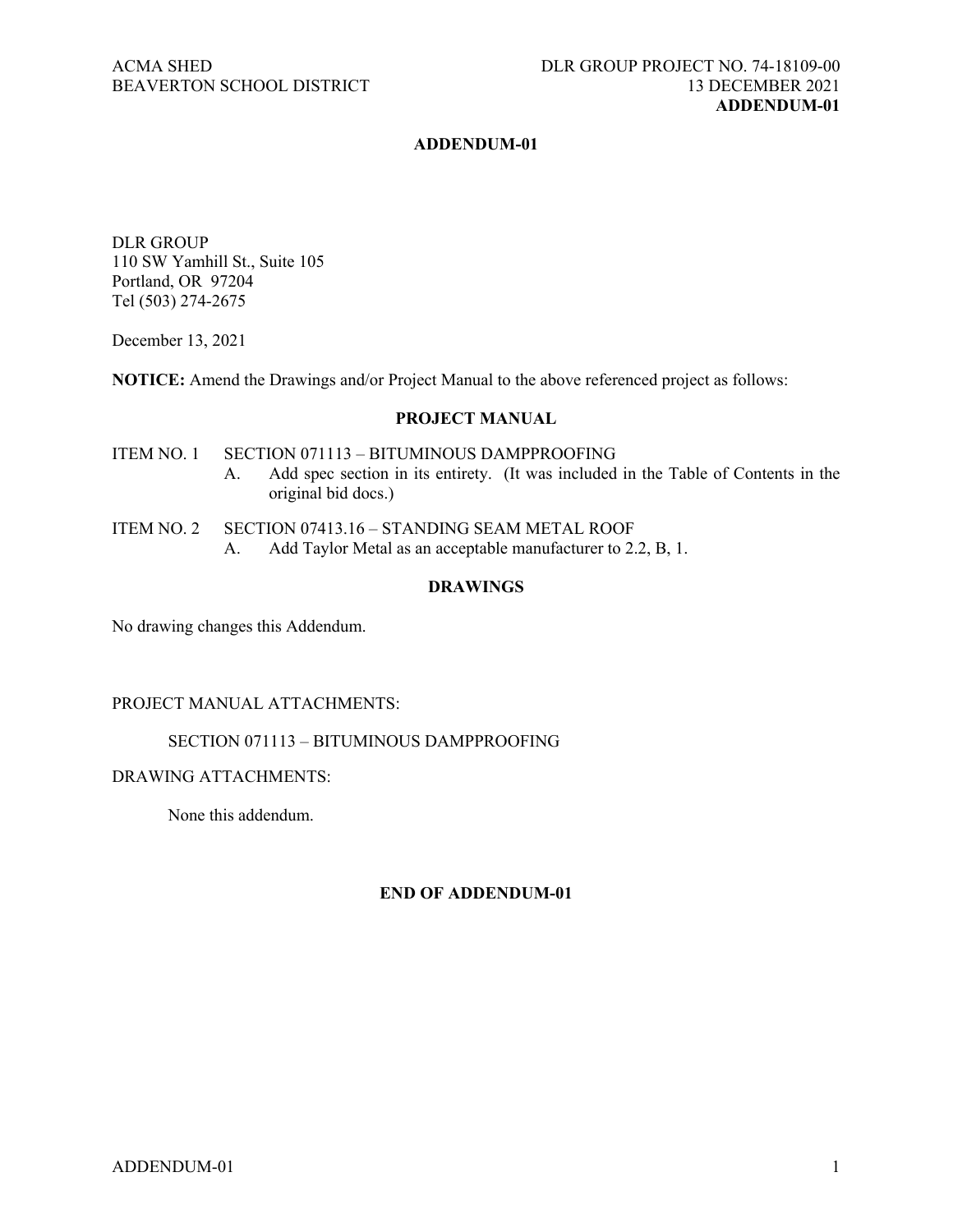### SECTION 071113 - BITUMINOUS DAMPPROOFING

### PART 1 - GENERAL

# 1.1 RELATED DOCUMENTS

A. Drawings and general provisions of the Contract, including General and Supplementary Conditions and Division 01 Specification Sections, apply to this Section.

### 1.2 SUMMARY

- A. Section Includes:
	- 1. Cold-applied, emulsified-asphalt dampproofing.
	- 2. Molded-sheet drainage panels.
	- 3. Protection course.
	- 4. Accessories.

### 1.3 ACTION SUBMITTALS

- A. Product Data: For each type of product.
- B. Sustainable Design Submittals:

#### 1.4 FIELD CONDITIONS

- A. Weather Limitations: Proceed with application only when existing and forecasted weather conditions permit dampproofing to be performed according to manufacturers' written instructions.
- B. Ventilation: Provide adequate ventilation during application of dampproofing in enclosed spaces. Maintain ventilation until dampproofing has cured.

#### PART 2 - PRODUCTS

### 2.1 MATERIALS, GENERAL

- A. Source Limitations: Obtain primary dampproofing materials and primers from single source from single manufacturer. Provide auxiliary materials recommended in writing by manufacturer of primary materials. Manufacturers to consider including the following:
	- 1. BASF.
	- 2. Tremco.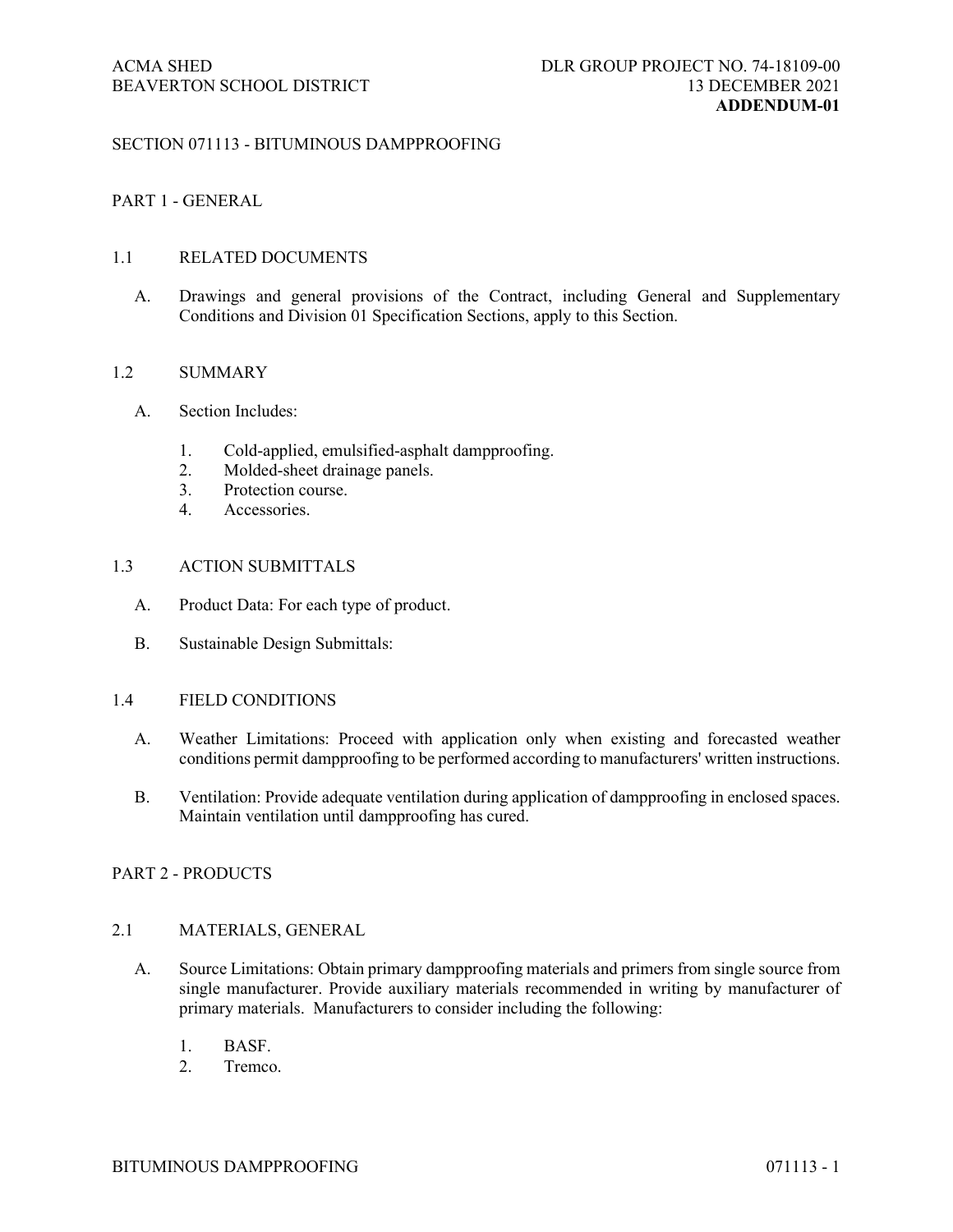B. VOC Content: Products shall comply with VOC content limits of authorities having jurisdiction unless otherwise required.

# 2.2 COLD-APPLIED, EMULSIFIED-ASPHALT DAMPPROOFING

- A. Trowel Coats: ASTM D 1227, Type II, Class 1.
- B. Fibered Brush and Spray Coats: ASTM D 1227, Type II, Class 1.
- C. Brush and Spray Coats: ASTM D 1227, Type III, Class 1.

## 2.3 AUXILIARY MATERIALS

- A. General: Furnish auxiliary materials recommended in writing by dampproofing manufacturer for intended use and compatible with bituminous dampproofing.
- B. Emulsified-Asphalt Primer: ASTM D 1227, Type III, Class 1, except diluted with water as recommended in writing by manufacturer.
- C. Asphalt-Coated Glass Fabric: ASTM D 1668, Type I.
- D. Patching Compound: As recommended in writing by dampproofing manufacturer.
- E. Protection Course: ASTM D 6506, 1/8-inch- (3-mm-) thick, semirigid sheets of fiberglass or mineral-reinforced-asphaltic core, pressure laminated between two asphalt-saturated fibrous liners.

## 2.4 MOLDED-SHEET DRAINAGE PANELS

- A. Nonwoven-Geotextile-Faced, Molded-Sheet Drainage Panel:
	- 1. Composite subsurface drainage panel consisting of a studded, nonbiodegradable, moldedplastic-sheet drainage core; with a nonwoven, needle-punched geotextile facing with an apparent opening size not exceeding No. 70 (0.21-mm) sieve laminated to one side of the core; and with a vertical flow rate of 150 gpm per ft. (6,105 L/min. per m).
	- 2. Basis-of-Design Product: CETCO, Aquadrain 15XP drainage panel.
	- 3. Wall base drain: CETCO, Aquadrain 100BD.
	- 4. Accessories: Primers, tapes, adhesives, and termination bars as required for complete installation, per manufacturer's written instructions.

## PART 3 - EXECUTION

## 3.1 EXAMINATION

A. Examine substrates, areas, and conditions with Applicator present, for compliance with requirements for surface smoothness, surface moisture, and other conditions affecting performance of bituminous dampproofing work.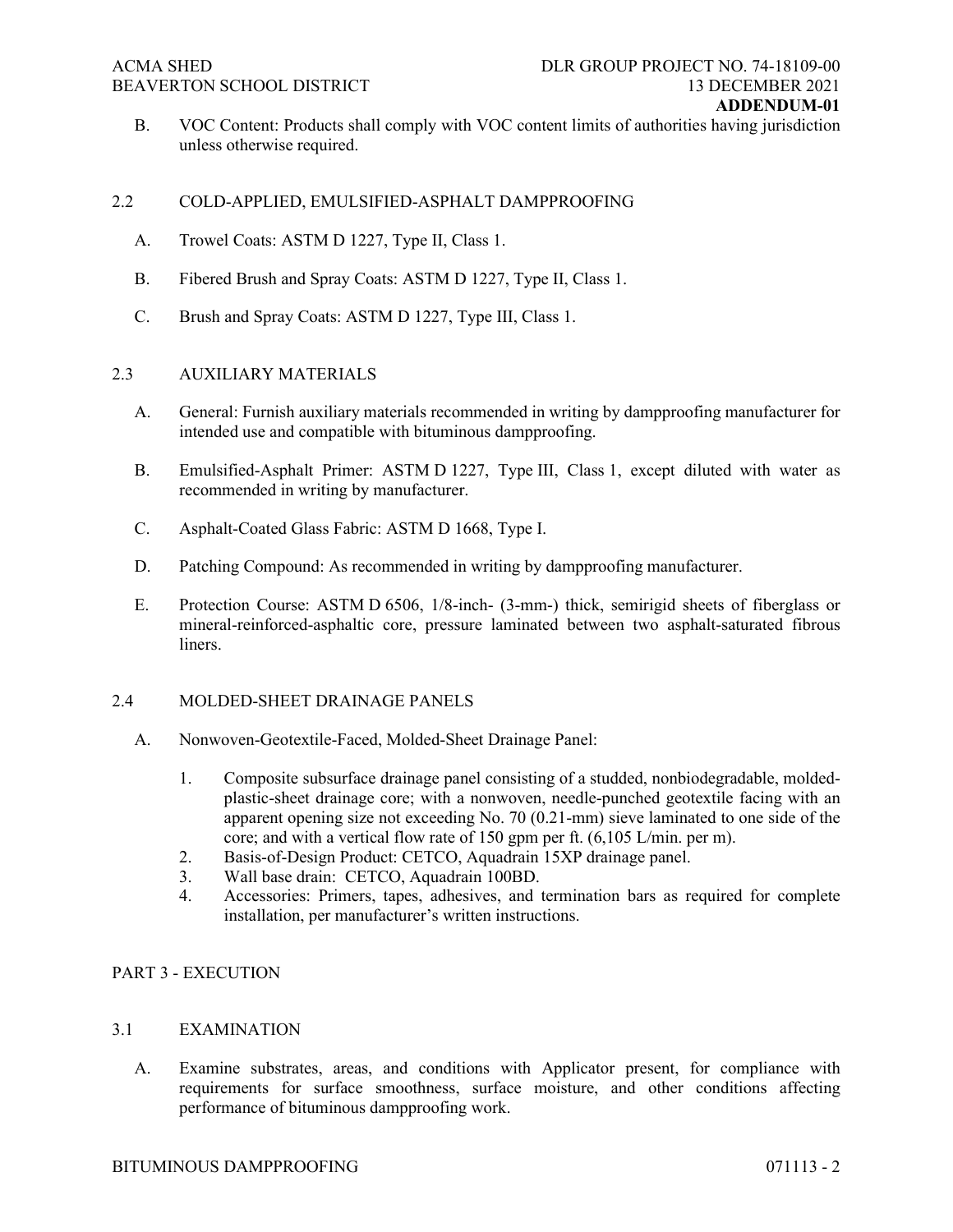- 1. Test for surface moisture according to ASTM D 4263.
- B. Proceed with application only after substrate construction and penetrating work have been completed and unsatisfactory conditions have been corrected.

### 3.2 PREPARATION

- A. Mask or otherwise protect adjoining exposed surfaces from being stained, spotted, or coated with dampproofing. Prevent dampproofing materials from entering and clogging weep holes and drains.
- B. Clean substrates of projections and substances detrimental to the dampproofing work; fill voids, seal joints, and remove bond breakers if any, as recommended in writing by prime material manufacturer.
- C. Apply patching compound to patch and fill tie holes, honeycombs, reveals, and other imperfections; cover with asphalt-coated glass fabric.

### 3.3 APPLICATION, GENERAL

- A. Comply with manufacturer's written instructions for dampproofing application, cure time between coats, and drying time before backfilling unless more stringent requirements are indicated.
	- 1. Apply dampproofing to provide continuous plane of protection.
	- 2. Apply additional coats if recommended in writing by manufacturer or to achieve a smooth surface and uninterrupted coverage.
- B. Where dampproofing footings and foundation walls, apply from finished-grade line to top of footing; extend over top of footing and down a minimum of 6 inches (150 mm) over outside face of footing.
	- 1. Extend dampproofing 12 inches (300 mm) onto intersecting walls and footings, but do not extend onto surfaces exposed to view when Project is completed.
	- 2. Install flashings and corner protection stripping at internal and external corners, changes in plane, construction joints, cracks, and where shown as "reinforced," by embedding an 8 inch- (200-mm-) wide strip of asphalt-coated glass fabric in a heavy coat of dampproofing. Dampproofing coat for embedding fabric is in addition to other coats required.

#### 3.4 COLD-APPLIED, EMULSIFIED-ASPHALT DAMPPROOFING

A. Concrete Foundations and Parged Masonry Foundation Walls: Apply two brush or spray coats at not less than 1.5 gal./100 sq. ft.  $(0.6 \text{ L/sq. m})$  for first coat and  $1 \text{ gal.}/100 \text{ sq. ft.}$   $(0.4 \text{ L/sq. m})$  for second coat, one fibered brush or spray coat at not less than 3 gal./100 sq. ft. (1.2 L/sq. m) or one trowel coat at not less than 4 gal./100 sq. ft.  $(1.6 \text{ L/sq. m})$ .